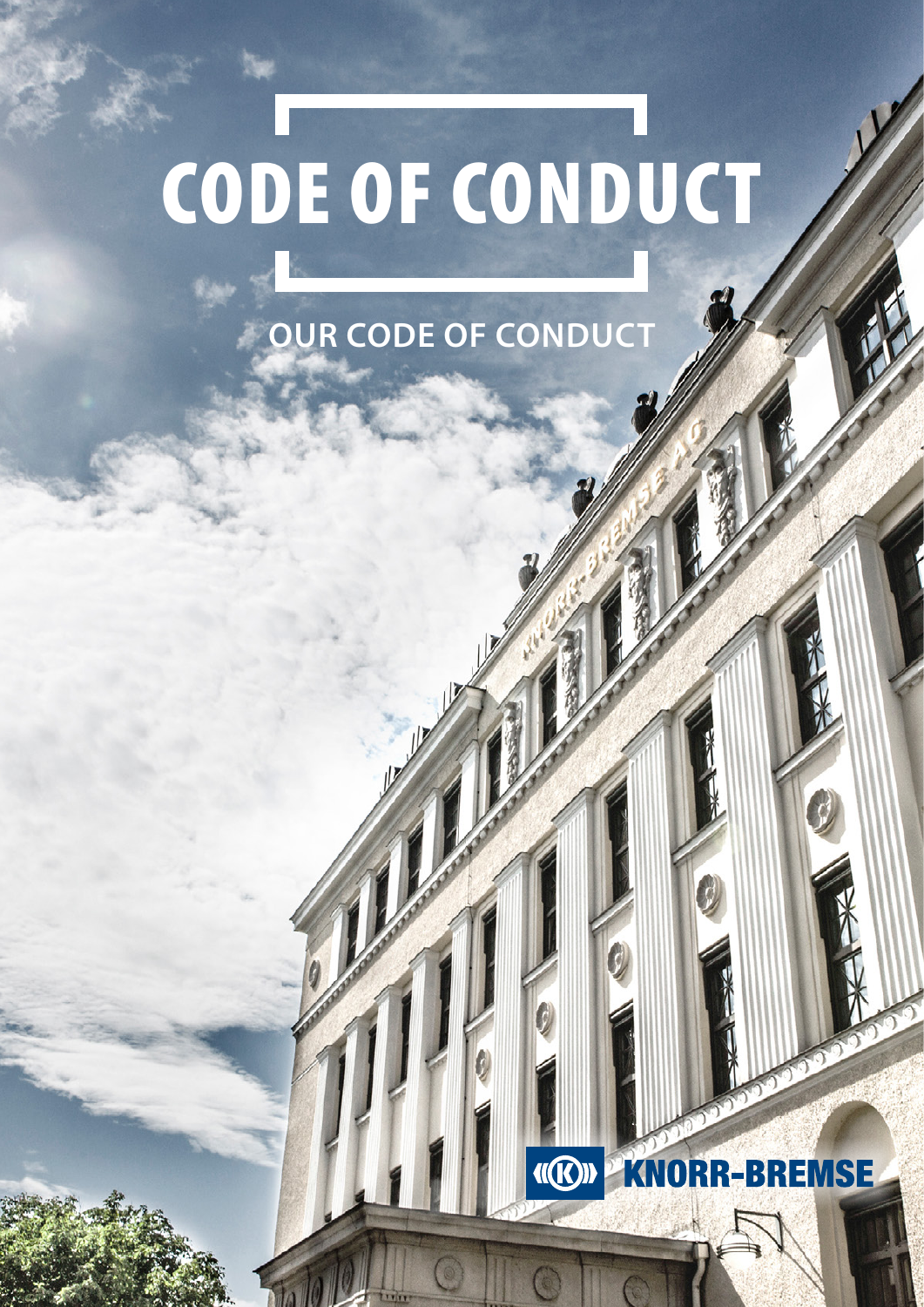

# **DEAR COLLEAGUES,**

increasing globalization, growing competition as well as social and climate policy challenges worldwide: It has never been so important for an international company to operate by unified standards. Acting with integrity, responsibility and in an exemplary manner is a part of Knorr-Bremse Group's company concept as a global technology leader. Therefore, in addition to our corporate values, we have adopted a Code of Conduct, the binding principles and rules of which apply to all of us as Knorr-Bremse employees.

#### **A POLICY FOR ALL EMPLOYEES WORLDWIDE**

This Code of Conduct is designed to provide guidance for all of us in our interactions with employees, colleagues, as well as with our customers, business partners and for our behaviour in the social environment in which we operate. It sets standards of an integrated and correct business conduct and helps us maintain an ethical and legitimate behaviour in our daily work. We expect all employees not only to observe internal regulations, but also to comply with all laws, avoid conflicts of interest, safeguard the company's assets, support workplace safety, ensure high product quality, respect climate and environmental protection and to operate in conformity with our corporate values and principles. Over the past few years, the Code of Conduct has enabled us to create a working environment at Knorr-Bremse that is characterized by integrity, respect and fair and responsible behaviour. We would like to maintain and further strengthen this success. Therefore, please continue to complete the eLearning on this Code of Conduct every two years.

#### **PURSUING VALUES AND PRINCIPLES: THE FOUNDATION OF OUR COEXISTENCE**

Whether in person at one of our locations worldwide or in digital communication: All our activities affect the daily interaction at Knorr-Bremse, but also the corporate culture and reputation of our company. It is therefore up to all of us to live up to our values and fundamental principles and to let them guide our actions. Every manager and every employee is responsible for ensuring that their conduct complies with the principles set out in this Knorr-Bremse Code of Conduct.

Your Executive Board,

Try Ull

Dr. Peter Laier **Frank Markus Weber** Frank Markus Weber **Dr. Jürgen Wilder**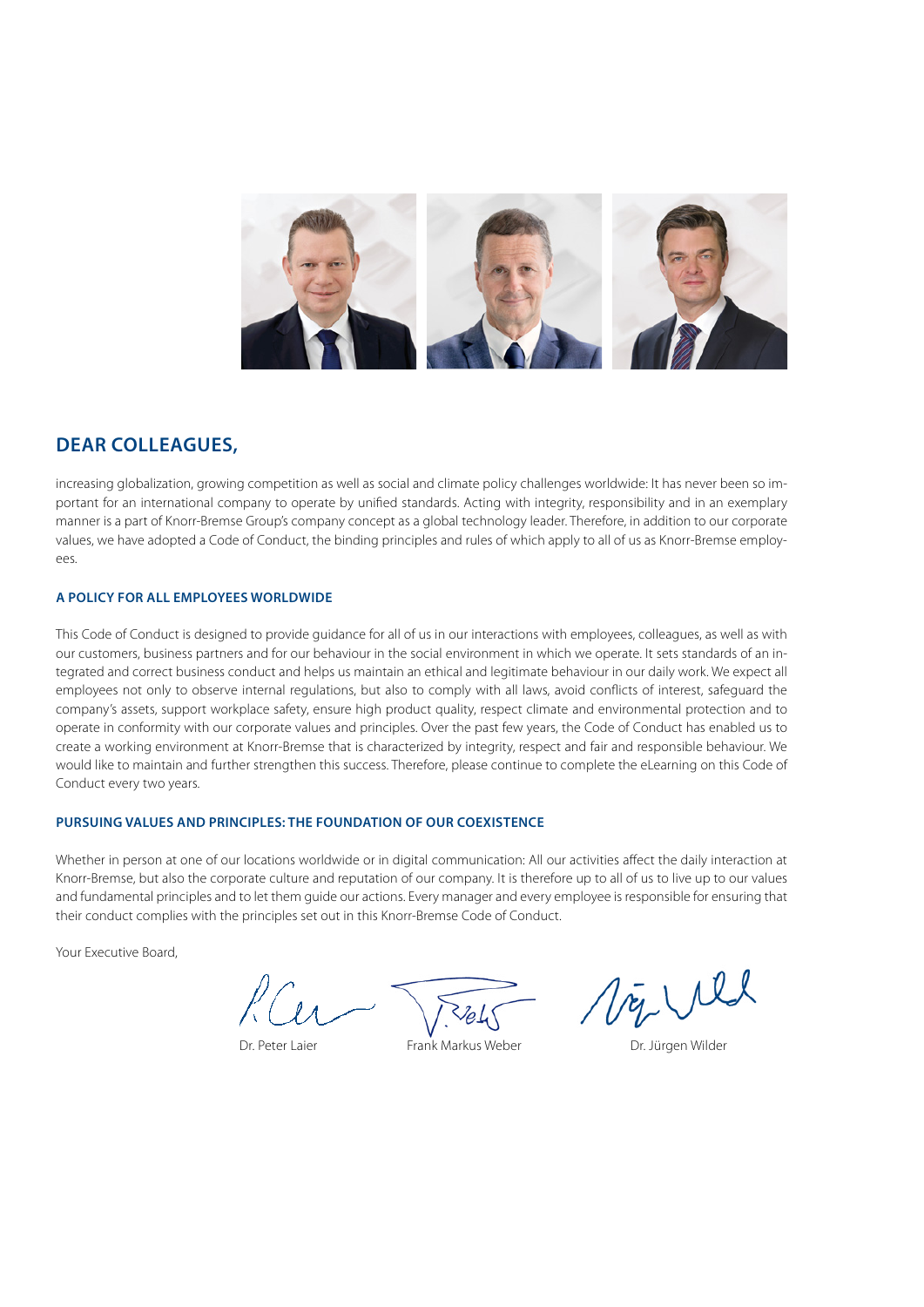## **PREAMBLE**

This Code of Conduct contains important fundamental principles and provides guidance on appropriate handling of day-to-day business as well as strategic action and planning. It is based not only on our corporate values, but also on the initiative of the UN Global Compact. The Code of Conduct is an expression of our determination to observe fair and sustainable business practices and to base our actions on ethical and responsible principles.

## **SCOPE**

As a responsible company, Knorr-Bremse actively encourages the observance and compliance with the following principles. This Code of Conduct applies to all employees of the Knorr-Bremse Group worldwide. Regional codes and guidelines within the Group may specify these, as long as they do not contradict the following basic principles.

## **1. COMPLIANCE WITH LAWS AND DIRECTIVES**

We observe the statutory and corporate regulations that apply to our work. Furthermore, we examine carefully which good company practices should be used in support of responsible corporate governance.

# **2. INTEGRITY AND CORPORATE GOVERNANCE**

Our actions are based on generally accepted values and principles in particular on integrity, transparency, respect, openness and non-discrimination. Knorr-Bremse pursues reputable and acknowledged business practices and promotes fair competition.

## **3. DEALINGS WITH ONE ANOTHER AND WORKING CONDITIONS**

We intend to create a safe and attractive working environment in which trust, teamwork, diversity, acceptance of responsibility as well as a fair and respectful interaction with each other are valued and pursued. We support and respect the protection of international human rights in line with the United Nations Universal Declaration of Human Rights and ensure that these are complied with.

#### **A) PERSONAL RIGHTS AND PRIVACY**

We respect and protect the dignity, personal rights, privacy and personal data of each individual.

#### **B) HEALTH AND SAFETY**

We make ongoing efforts to improve the health and occupational safety for our employees, in particular by ensuring a safe working environment. In order to minimize the risks for employees, we are committed to taking the best possible measures to prevent accidents and occupational illnesses.

#### **C) BAN ON DISCRIMINATION AND PROTECTION AGAINST HARASSMENT**

We are committed to equal opportunities and equal treatment for all employees. We offer our employees equal career opportunities and do not tolerate discrimination or harassment of any kind. Every employee is obliged to respect the personal sphere of the other employees. Sexual harassment and bullying are not tolerated.

#### **D) FREEDOM OF EXPRESSION**

We grant and protect the employees' freedom of opinion and their right to freedom of expression.

#### **E) BAN OF CHILD LABOUR AND FORCED LABOUR**

We observe the ban on child labour in accordance with the International Labour Organization (ILO) standards. No one must be forced into employment or work against their will.

#### **F) REMUNERATION AND WORKING TIME**

We observe the current laws and regulations on remuneration and ensure that employees receive an appropriate pay. We adhere to the relevant protective regulations and working hours regulations worldwide.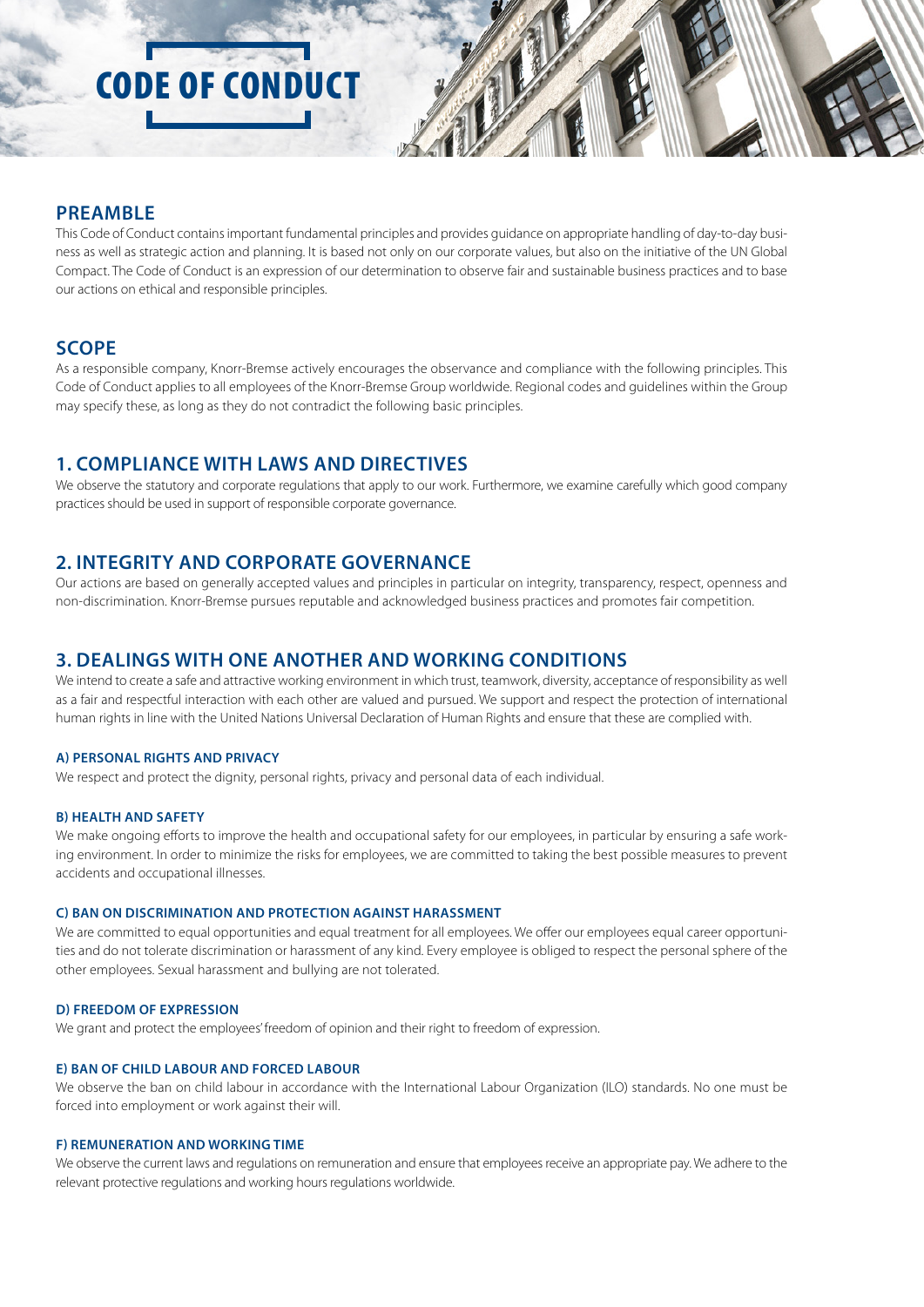#### **G) EMPLOYEE RIGHTS**

We respect the employees' freedom of association, freedom of assembly and their right to collective wage bargaining, provided that this is legally permissible and possible in the respective country. Members of employee organizations or trade unions are neither favoured nor disadvantaged.

# **4. DEALING WITH SUPPLIERS, CUSTOMERS AND OTHER BUSINESS PARTNERS**

We are aware that we represent the company through our behaviour, thereby shaping its reputation externally, and influencing its culture on the inside. All employees treat others in the same way as they expect to be treated themselves and act in accordance with this Code of Conduct.

#### **A) COMPETITION AND ANTITRUST LAW**

We are committed to complying with the rules of fair competition. In particular to avoid antitrust violations, it is not permitted to conclude agreements with competitors on

- prices, margins, costs, volumes, production performance, tenders, distribution or other factors that affect the company's conduct,
- non-competition, submission of sham offers or
- **apportionment out of customers, markets, areas, production programs or similar.**

Further details are provided in [KB Group Compliance Guideline on fair Competition.](https://portal.corp.knorr-bremse.com/irj/go/km/docs/guid/e0eb2741-2d67-3610-848d-8021502f6d81)

#### **B) BAN OF CORRUPTION AND BRIBERY**

We reject all forms of corruption, including blackmail and bribery. This applies to individuals, companies, as well as to authorities and other institutions. Therefore, employees must not demand, accept, offer or grant any unauthorized benefits during the course of their business activities. This does not include occasional gifts of symbolic value or appropriate event or meal invitations. Please refer to [KB Group Compliance Guideline on Gifts and Invitations](https://portal.corp.knorr-bremse.com/irj/go/km/docs/guid/40d8b9aa-2f4a-3610-ec8f-ad5da11d1f9a) for valid value limits. Further details are provided in [KB Group](https://portal.corp.knorr-bremse.com/irj/go/km/docs/guid/7054a4aa-2f4a-3610-5ebd-9462baf0e5b7) [Compliance Guideline on Anti-Corruption.](https://portal.corp.knorr-bremse.com/irj/go/km/docs/guid/7054a4aa-2f4a-3610-5ebd-9462baf0e5b7) Employees must immediately reject any demand for bribes or other benefits, both for business and private purposes.

#### **C) AVOIDING CONFLICTS OF INTEREST**

Conflicts of interest resulting from the employment relationship must be avoided. Such a conflict exists when the personal interests of an employee or a third person compete with those of Knorr-Bremse. If a conflict of interest arises or exists, the employee must inform his or her manager or KB Group Compliance [\(compliance@knorr-bremse.com\)](mailto:mailto:compliance%40knorr-bremse.com?subject=).

Employees are not allowed to run or work for a company that competes with or has a business relationship with Knorr-Bremse. Excluded are activities that have demonstrably no influence on the activity at Knorr-Bremse. Nevertheless, they require prior written approval by KB Group Compliance.

Employees must not conduct business on behalf of a Knorr-Bremse Group company with companies in which they, their immediate family members or their spouses are involved. Employees may own shares in a competitor company, supplier or customer, as long as the share does not allow influence on the management of the company. For publicly traded companies, this only applies if the share exceeds 5% of the share capital.

Please refer to [KB Group Compliance Guideline on Conflict of Interests.](https://portal.corp.knorr-bremse.com/irj/go/km/docs/guid/4099f0ad-2f4a-3610-65ac-fc283f58c7f6)

#### **D) EXPECTATIONS OF BUSINESS PARTNERS**

We expect our business partners to act in accordance with the principles of this Code of Conduct and to observe all statutory requirements – in particular those relating to avoidance of corruption, respect for human rights, compliance with the laws against child labour, taking responsibility for the health and safety of their employees and compliance with the relevant laws and standards on environmental protection.